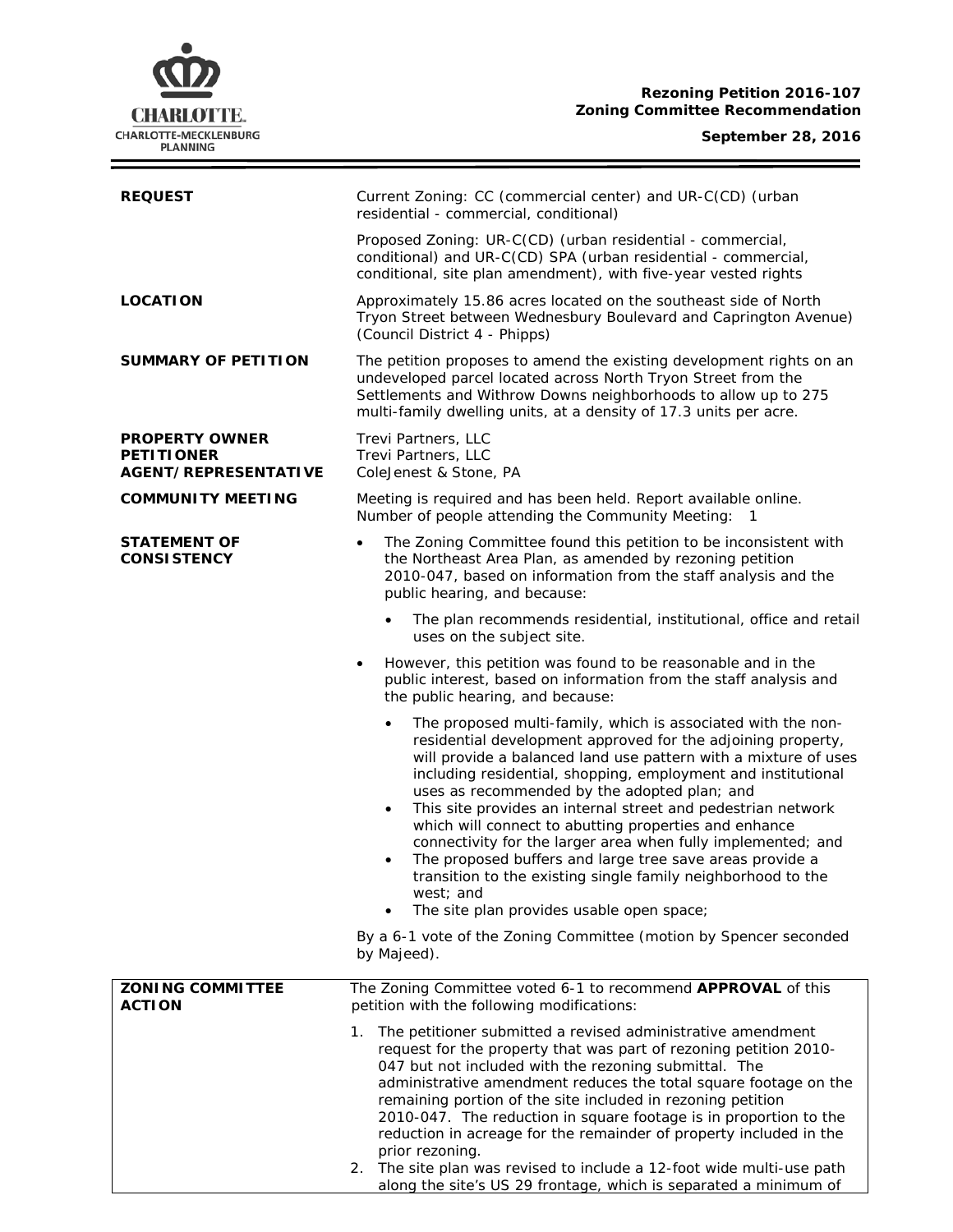|                                              | eight feet from the closest US 29 travel lane in most places.<br>3. Provided connections from each building to the sidewalk along the<br>proposed Public Road A.<br>4. Deleted optional requests as they are not allowed in the proposed<br>district and removed all reference to the optional provisions.<br>Deleted reference to a 20-foot greenway access, which will no<br>5.<br>longer be provided.                                                                                                                                                                                                                                                                                                                                                                                           |                                                                                                                                                                                                                                                                                                                                                                      |  |
|----------------------------------------------|----------------------------------------------------------------------------------------------------------------------------------------------------------------------------------------------------------------------------------------------------------------------------------------------------------------------------------------------------------------------------------------------------------------------------------------------------------------------------------------------------------------------------------------------------------------------------------------------------------------------------------------------------------------------------------------------------------------------------------------------------------------------------------------------------|----------------------------------------------------------------------------------------------------------------------------------------------------------------------------------------------------------------------------------------------------------------------------------------------------------------------------------------------------------------------|--|
| <b>VOTE</b>                                  | Motion/Second:<br>Yeas:<br>Nays:<br>Absent:<br>Recused:                                                                                                                                                                                                                                                                                                                                                                                                                                                                                                                                                                                                                                                                                                                                            | Spencer / Labovitz<br>Eschert, Labovitz, Lathrop, Majeed, Spencer and<br>Watkins<br>Wiggins<br>None<br><b>None</b>                                                                                                                                                                                                                                                   |  |
| <b>ZONING COMMITTEE</b><br><b>DISCUSSION</b> | with the Northeast Area Plan.                                                                                                                                                                                                                                                                                                                                                                                                                                                                                                                                                                                                                                                                                                                                                                      | Staff provided an update of the petition noting that all outstanding<br>issues have been addressed. Staff noted that the greenway easement<br>to be dedicated to Mecklenburg County has been eliminated because<br>the site is not contiguous to the greenway and is separated by a water<br>treatment facility. Staff also noted that this petition is inconsistent |  |
|                                              | A committee member asked the petitioner's agent, Kevin Ammons,<br>why five-year vested rights were requested. Mr. Ammons responded<br>that they have a right to request an increase in vested rights of up to<br>five years, adding that the developer plans to move forward with<br>development within a year, and that a master developer is proposed to<br>develop all multi-family components. However, they wanted to have<br>the extended vested rights, in case there was a delay. Another<br>committee member asked the petitioner's agent about the targeted<br>market for the multi-family units. Mr. Ammons replied that there will<br>be a predominance of one and two-bedroom units, with a low number<br>of three bedroom units that will be marketed toward young<br>professionals. |                                                                                                                                                                                                                                                                                                                                                                      |  |
|                                              |                                                                                                                                                                                                                                                                                                                                                                                                                                                                                                                                                                                                                                                                                                                                                                                                    | There was no further discussion of this petition.                                                                                                                                                                                                                                                                                                                    |  |
| <b>MINORITY OPINION</b>                      |                                                                                                                                                                                                                                                                                                                                                                                                                                                                                                                                                                                                                                                                                                                                                                                                    | A minority of the committee had concerns about the impact of the<br>proposed multi-family dwelling units on school capacity, and is of the<br>opinion that an extension of vested right to five years is too much.                                                                                                                                                   |  |
| <b>STAFF OPINION</b>                         | Committee.                                                                                                                                                                                                                                                                                                                                                                                                                                                                                                                                                                                                                                                                                                                                                                                         | Staff agrees with the recommendation of the majority of the Zoning                                                                                                                                                                                                                                                                                                   |  |
|                                              |                                                                                                                                                                                                                                                                                                                                                                                                                                                                                                                                                                                                                                                                                                                                                                                                    |                                                                                                                                                                                                                                                                                                                                                                      |  |

#### **FINAL STAFF ANALYSIS (Pre-Hearing Analysis online at [www.rezoning.org\)](http://www.rezoning.org/)**

#### **PLANNING STAFF REVIEW**

#### • **Proposed Request Details**

The site plan accompanying this petition contains the following provisions:

- Relocation of the westernmost street, as shown on the 2010 approved site plan, to the east.
- Relocation of the northernmost east/west street, as shown on the 2010 approved site plan, to the south and elimination of the second east/west street shown on the 2010 plan.
- A maximum of 275 multi-family residential dwelling units in eight buildings, and permitted accessory uses, at a density of 17.34 dwelling units per acre.
- Building height limited to four stories.
- A minimum 30 percent of a building façade abutting a public or private street will be comprised of brick, natural stone or equivalent or better material approved by the Planning Director. Vinyl is prohibited as an exterior building material except for soffits and trim.
- Buildings will be arranged and oriented to front network required public and private streets, and will provide a minimum of 50 percent of the total street frontage on the site.
- Building placement and site design will focus on and enhance the pedestrian environment.
- Building massing will be designed to break up long monolithic building forms. Architectural elevations will be designed to create visual interest and roof form/roof lines will be designed to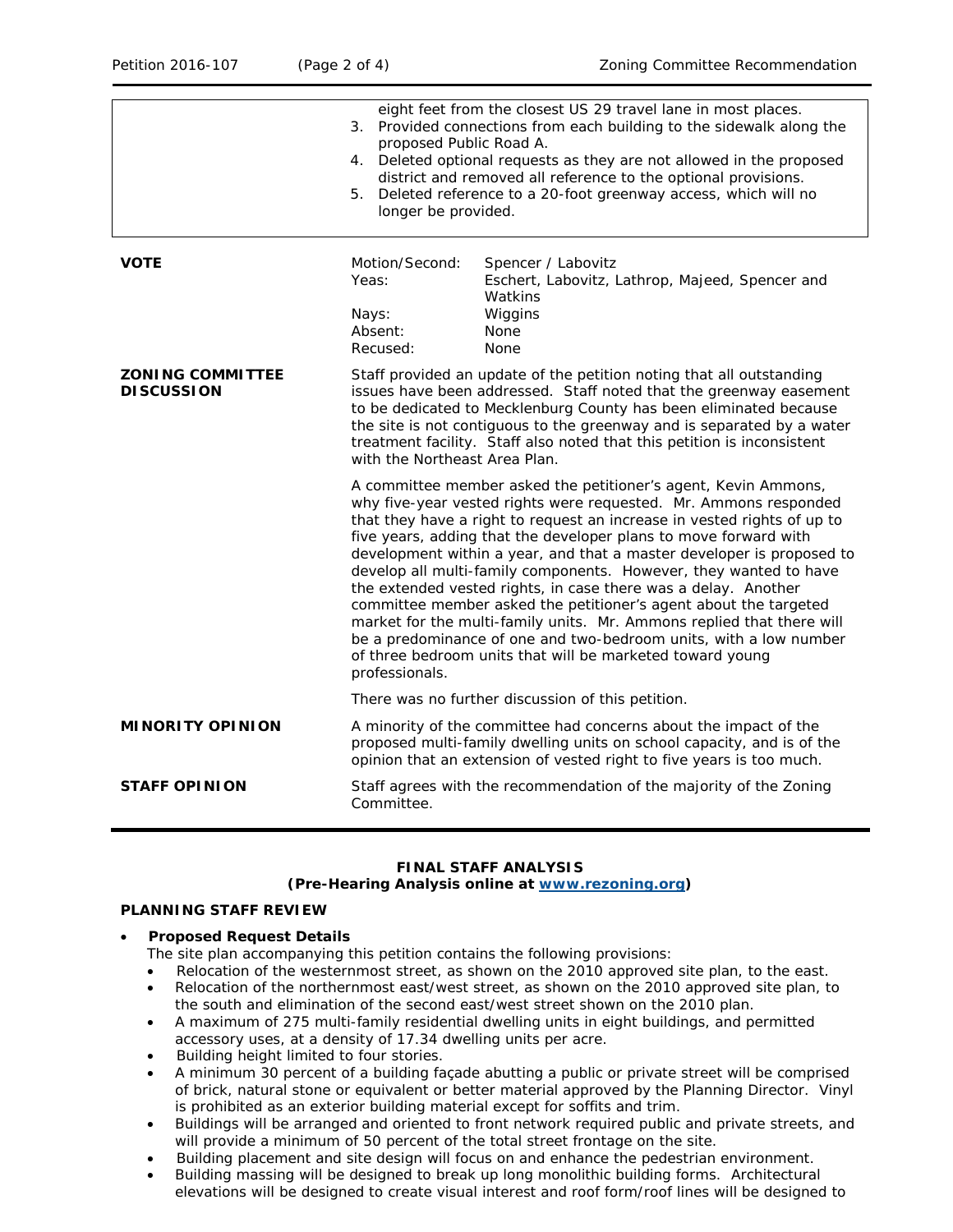avoid the appearance of a large monolithic roof structure.

- Site access will be off US Highway 29 via a proposed private driveway and a public road.
- A ten-foot wide multi-use path will be provided along the site's frontage on US Highway 29.
- Provides usable open space.
- A minimum 36-inch high masonry screen wall will be installed on the Tract 6 frontage along the public street to the treatment plant.
- A 37.5-foot wide "Class C" buffer will be provided abutting R-3 (single family residential) zoning.
- The petitioner submitted a revised administrative amendment request, prior to the Zoning Committee Work Session, for the property that was part of rezoning petition 2010-047 but not included with this submittal. The administrative amendment reduces the total square footage on the remaining portion of the site included in rezoning petition 2010-047. The reduction in square footage is in proportion to the reduction in acreage for the remainder of property included in the prior rezoning.
- Provides a 12-foot wide multi-use path along the site's US 29 frontage, which is separated by a minimum of eight feet from the closest US 29 travel lane, except where constrained by culvert and topography. The multi-use path maintains profile (i.e. not ramped to pavement) at intersections with right-in/right-out site drives.
- Connections from each building to the sidewalk along the proposed Public Road A.

## • **Public Plans and Policies**

• The *Northeast Area Plan* (2000), as amended by Rezoning Petition 2010-047, recommends residential, institutional, office, and retail uses for the subject property.

## • **TRANSPORTATION CONSIDERATIONS**

• This site is located along a major thoroughfare. This current site plan substantially incorporates CDOT's requests for new public streets, greenway dedication, and a multi-use path along US 29/North Tryon.

## • **Vehicle Trip Generation:**

Current Zoning:

Existing Use: 0 trips per day (based on vacant land).

Entitlement: Uses cannot be determined due to the impact of the revised road alignment on the currently approved site plan for the subject site (based on rezoning petition 2010-047). Proposed Zoning: 1,790 trips per day (based on 275 apartment units).

## **DEPARTMENT COMMENTS** (see full department reports online)

- **Charlotte Area Transit System:** No issues.
- **Charlotte Department of Neighborhood & Business Services:** No issues.
- **Charlotte Fire Department:** No issues.
- **Charlotte-Mecklenburg Schools:** The development allowed under the existing zoning would generate zero students, while the development allowed under the proposed zoning will produce 101 students. Therefore, the net change in the number of students generated from existing zoning to proposed zoning is 101 students. The proposed development is projected to increase the school utilization (without mobile classroom units) as follows:
	- Stoney Creek Elementary from 126% to 134%;
	- James Martin Middle from 87% to 88%; and
	- Vance High from 116% to 118%.
- **Charlotte-Mecklenburg Storm Water Services:** No issues.
- **Charlotte Water:** Charlotte Water has water system availability for the rezoning boundary via an existing 12-inch water distribution main located near the northern corner of the parcel, on North Tryon Street. Sewer system availability for the rezoning boundary is via an existing eight-inch gravity sewer main located within the parcel and along the creek.
- **Engineering and Property Management:** No issues.
- **Mecklenburg County Land Use and Environmental Services Agency:** No comments received.
- **Mecklenburg County Parks and Recreation Department:** No issues.

#### **Attachments Online at [www.rezoning.org](http://www.rezoning.org/)**

- Application
- Pre-Hearing Staff Analysis